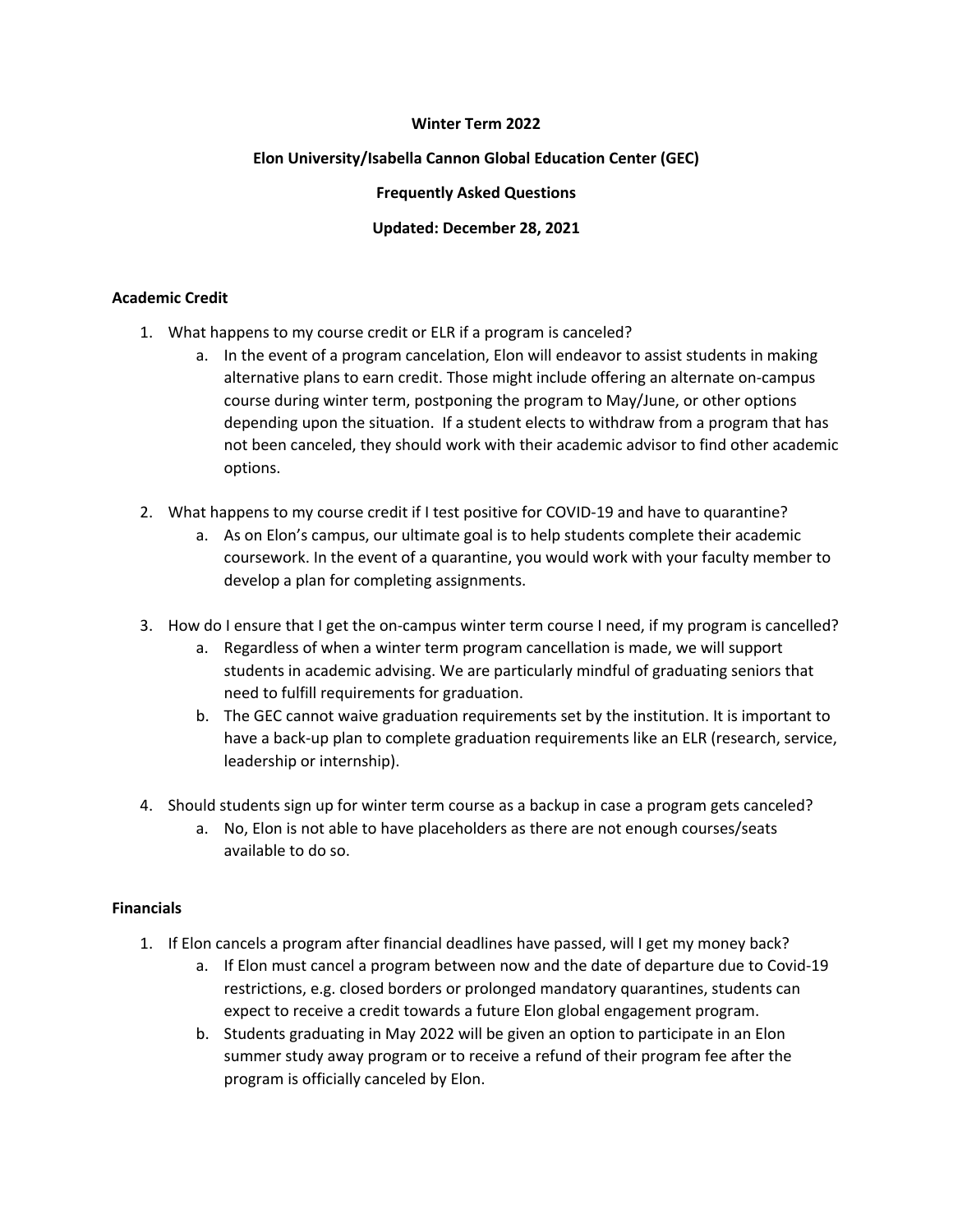- c. The GEC cannot reimburse personal purchases, i.e. expenses not included in the billable program fee.
- d. The GEC can provide guidance and assistance on any flights included in the program cost. Domestic connections or independent travel to the program (in cases of a recommended flight) would be the responsibility of the student. If booking with Direct Travel, they can provide assistance.
- 2. What are my options if I no longer want to go on a program, yet the program is not cancelled?
	- a. The GEC is happy to work with any student who opts to withdraw from a program. Details on how to withdraw can be found on the GEC website, which includes a link to the required cancellation form. As listed on this site, please note that the GEC is not able to issue a refund. Program expenses are paid well in advance, regardless of whether a student goes. October 19, 2021 was the last date to withdraw with a partial refund for Winter Term 2022.
- 3. What will happen to my Elon study abroad scholarship if my program is cancelled or I withdraw?
	- a. Scholarships offered through Elon for study away programs are applicable for the stated semester. If you go on a future program, you will be considered again for funding, with any awards given based on the costs of the new program and your assessed financial need at the time of applying, as determined through Elon's financial aid office.
- 4. I don't see the Program Fee on my eBill. When will that be added?
	- a. Most fees have been added to eBill at this time. Some program costs were recently finalized and fees will be added shortly. Please feel free to email global@elon.edu if you do not see the fee on your eBill account by the first week of January 2022.
	- b. The required insurance is included in the billable cost of the program.
- 5. How much cash should I carry abroad? How should I go about carrying spending money?
	- a. Students may want to check with program leaders depending on location about an appropriate amount. A card with no international fees or no ATM fees may be a good solution for many program locations to replenish spending money so students can keep a relatively small amount on their person.
- 6. How do I apply my global experiences grant to my program fee?
	- a. Students must submit a form to have their grant applied to the program fee, which is accessible through the **Academic Advising website**.
- 7. When is the Global Engagement Scholarship applied?
	- a. The information is with financial planning and will be applied soon.

### **COVID-19**

- 1. Should I carry my original vaccine card when I travel?
	- a. Yes, you may need the original card when traveling. It is recommended that you keep it in a protective sleeve.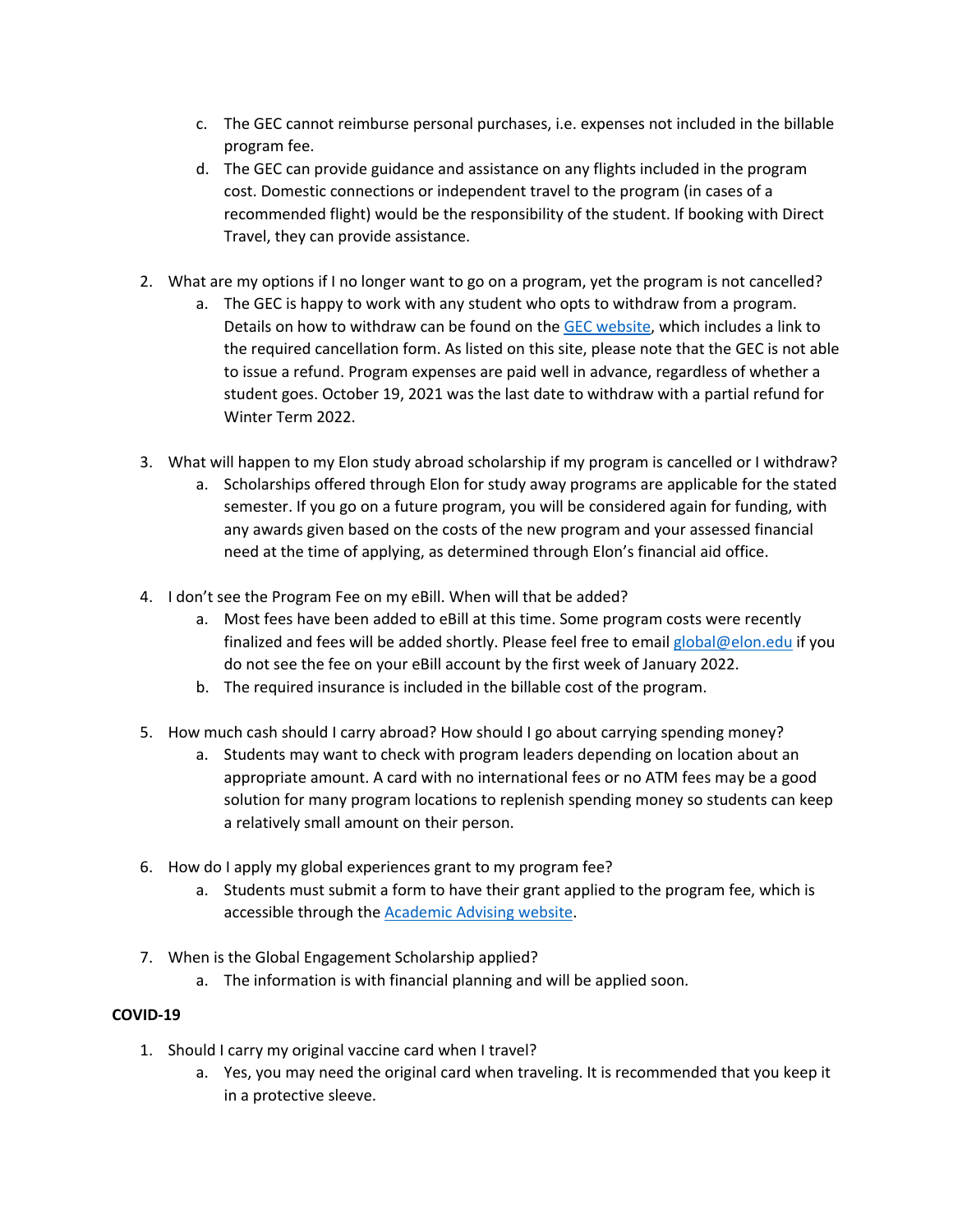- b. It is also recommended that you keep an electronic copy of the card, such as with a photo on your phone.
- 2. Will students need to test for COVID prior to travel?
	- a. This will depend entirely on the country/itinerary, and may change between now and departure. The GEC will continue to monitor closely and communicate with students. If a test is required, students will be responsible for securing a testing appointment within the timeframe required.
	- b. Students returning to the US at the end of the program are required to have a negative COVID test, currently within one day of the return. This will be included in the program itinerary and costs will be covered by the program.
- 3. Will all students in the course be vaccinated? Can unvaccinated students travel?
	- a. Elon requires all students traveling abroad to provide documentation of being fully vaccinated with a COVID-19 vaccine authorized by the U.S. Food and Drug Administration or the World Health Organization. As of December 28<sup>th</sup>, 2021, all Elon students traveling for winter 2022 study away courses have submitted proof of full COVID-19 vaccination.
	- b. The GEC cannot discriminate against medical conditions for some students that causes them to be unable to receive the vaccine. Non-vaccination due to medical reasons, while approved by Elon, the host country may have additional restriction, regardless of the reason. These may include not being able to attend classes, museums, restaurants etc.
- 4. Which Covid protocols do I need to follow while abroad?
	- a. Each country will be different, and so you will need to follow the guidelines provided by local authorities. In some locations, you will need to provide a Covid vaccination card or electronic pass to enter restaurants, museums, and other buildings. Masking requirements will vary as well. Note that in some countries a regular cloth mask is not deemed sufficient, and gaiters are not accepted in most places; you may need to wear a KN95 or other specific type of mask.
- 5. What happens if I contract COVID-19 during the program and I have to quarantine, or I'm hospitalized?
	- a. Just like Elon follows guidance from the Centers for Disease Control (CDC), you all will need to adhere to local public health protocols. If you test positive, typically the clinic that has given the test will be in touch with the local health department. Instructions will vary, yet you will normally need to quarantine for anywhere from 6-14 days depending on your location and vaccination status at the time.
	- b. If you do need to quarantine, the experience will be similar to what you can except while quarantining at Elon: you will most likely be in a hotel room, someone will be checking in on you regularly via phone, you will have food brought to you, and you will receive additional medical care if you need it. Once your quarantine ends, the GEC will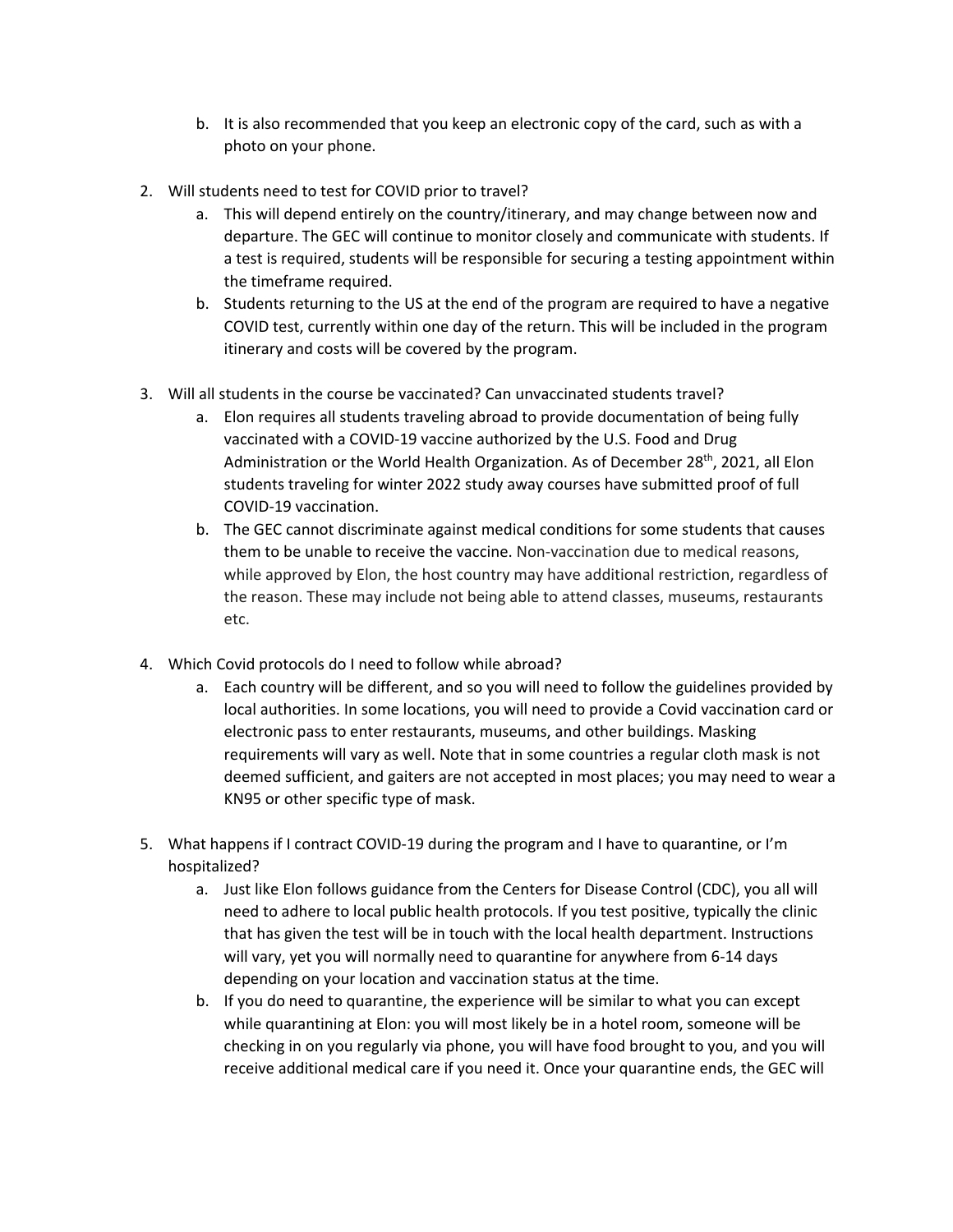work with faculty and our partners to get you caught up to the group both physically and academically. It will depend on when and where.

- 6. How do I handle my predeparture Covid testing?
	- a. If you are required to be tested prior to travel, please reach out to local testing facilities to make plans for predeparture testing now. The likelihood of a requirement coming into being is high. More details can be found on the Healthy Elon website.
- 7. What if I got my vaccine through Elon but lost my card?
	- a. Please contact Rhonda Waller, Executive Director of Global Engagement, at rwaller3@elon.edu

### **Flights and travel**

- 1. How can I find specific entry requirements for my program?
	- a. The GEC will provide updates as available. At the same time, changes can take place at any time, and it is ultimately the host country immigration officials and/or airline that will be responsible for enforcing regulations. For the most up-to-date information, it is recommended that you follow any updates that you receive from your airline and that you check the embassy site for the country your program starts in.
	- b. If you are flying through another country, please look at the transiting rules for that country/airport. In some situations, you may be required to meet that country's entry requirements as well.
- 2. When do we confirm flights?
	- a. If you booked through Direct Travel, you should have received your flight itinerary. You are to check in at the airport and not in advance. Seat assignments have been given to all group participants. If you would like to add your frequent flier number or request an upgrade, please do so at the airport.
- 3. Who can I contact to assist with booking flights?
	- a. If your flights were booked through Direct Travel, there should be program-specific contact information in the Official Flight Itinerary, but you can also reach out to the team at directed@dt.com. You should have an official flight itinerary or recommended flight (depending on the program) in your MyElonGlobal application. There is also information included on booking domestic connections.
- 4. How will our students know which countries require a visa?
	- a. You will have been advised of this by your program manager or faculty members. You can also check online for any requirements for the country to which you are traveling.

### **Logistic and additional questions**

1. How are cancellations made? What's Elon's criteria?